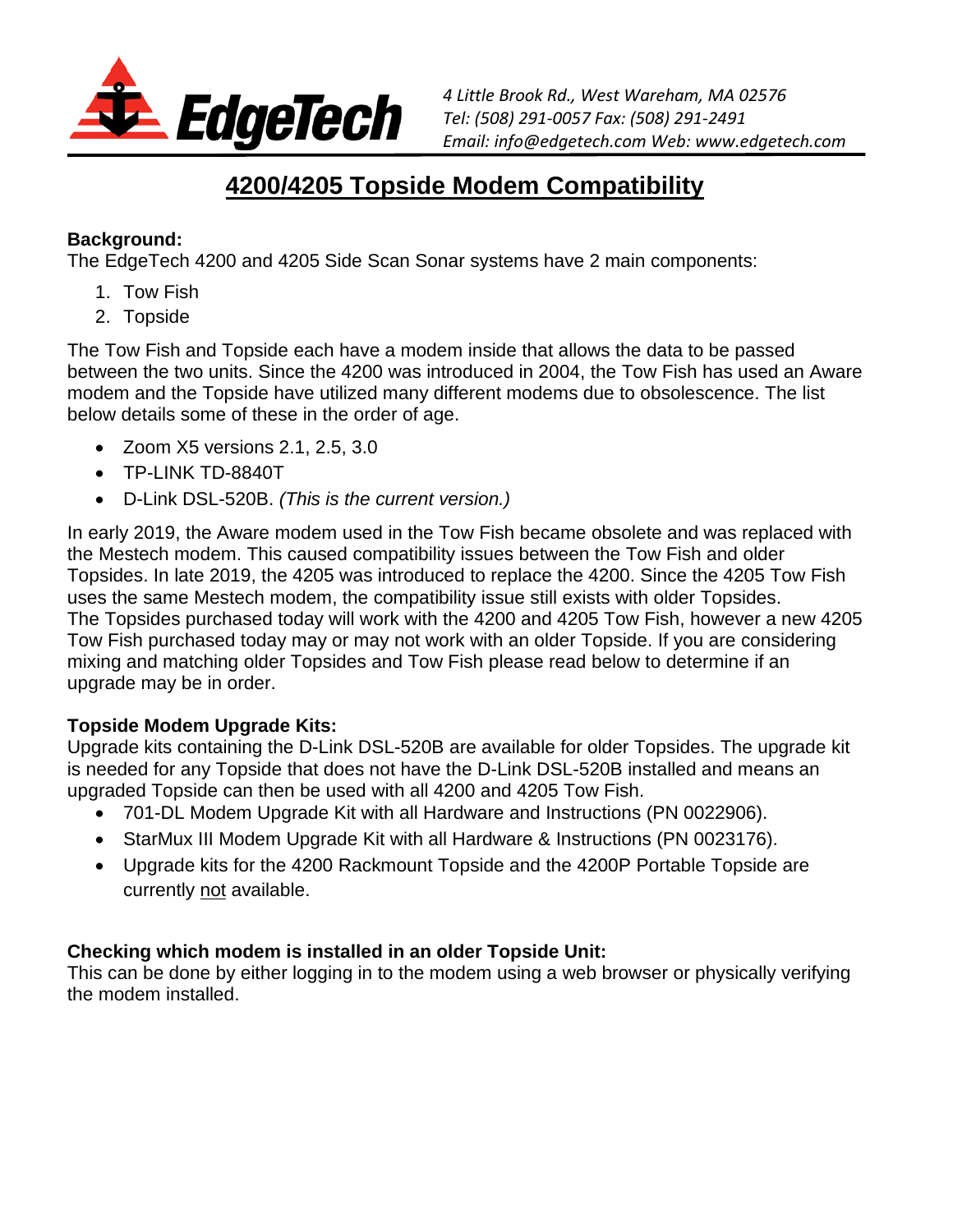

• **For all Zoom modem versions**, enter 192.9.0.22 (username = admin; password = zoomadsl) into a web browser and verify the **Zoom** logo is displayed.



Alternatively, a photo of the Zoom modem is shown below.

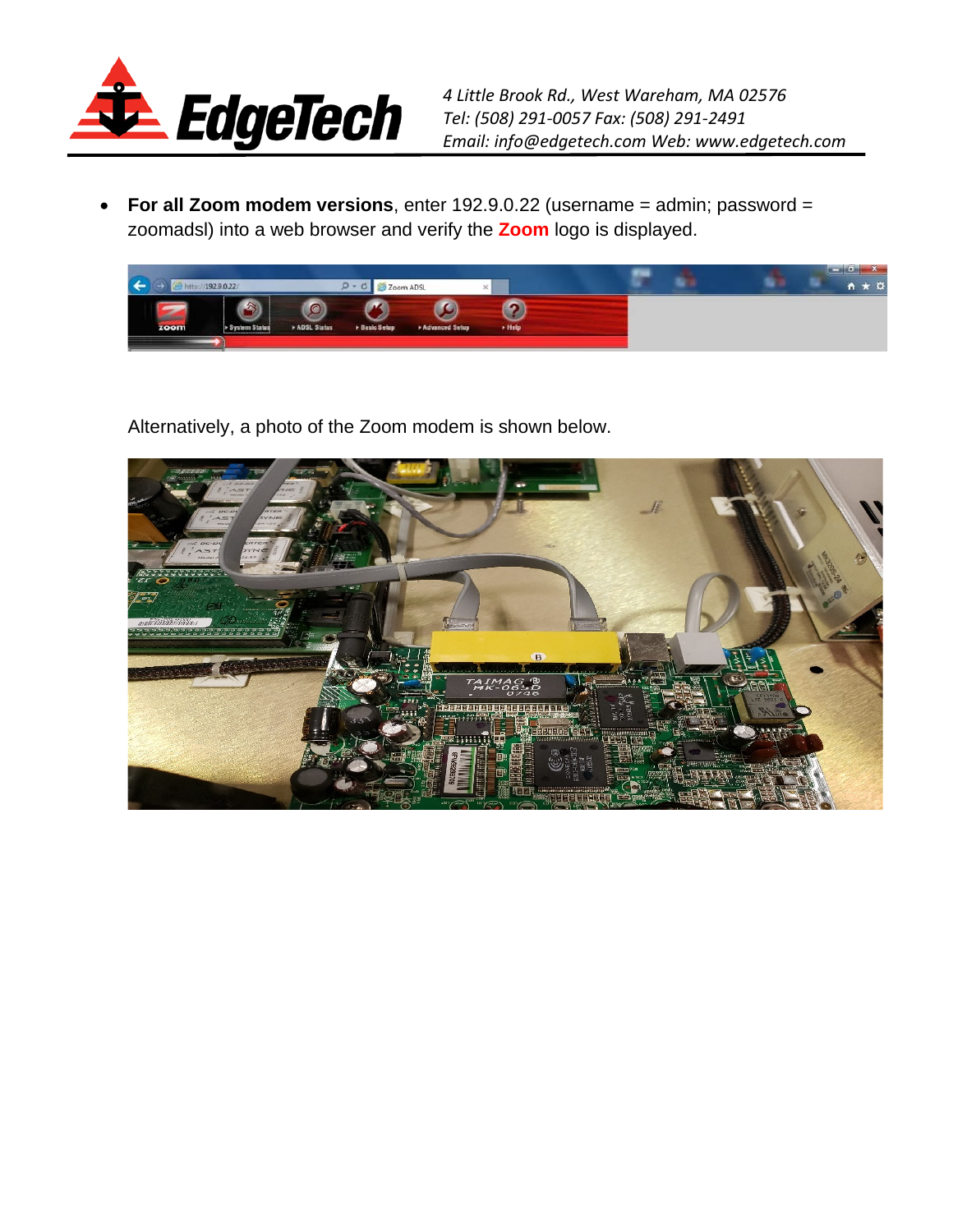![](_page_2_Picture_0.jpeg)

. • **For TP-LINK modems**, enter 192.9.0.22 (username = admin; password = admin) into a web browser and verify the **TP-LINK** logo is displayed.

![](_page_2_Picture_3.jpeg)

Alternatively, a photo of the TP-LINK modem is shown below.

![](_page_2_Picture_5.jpeg)